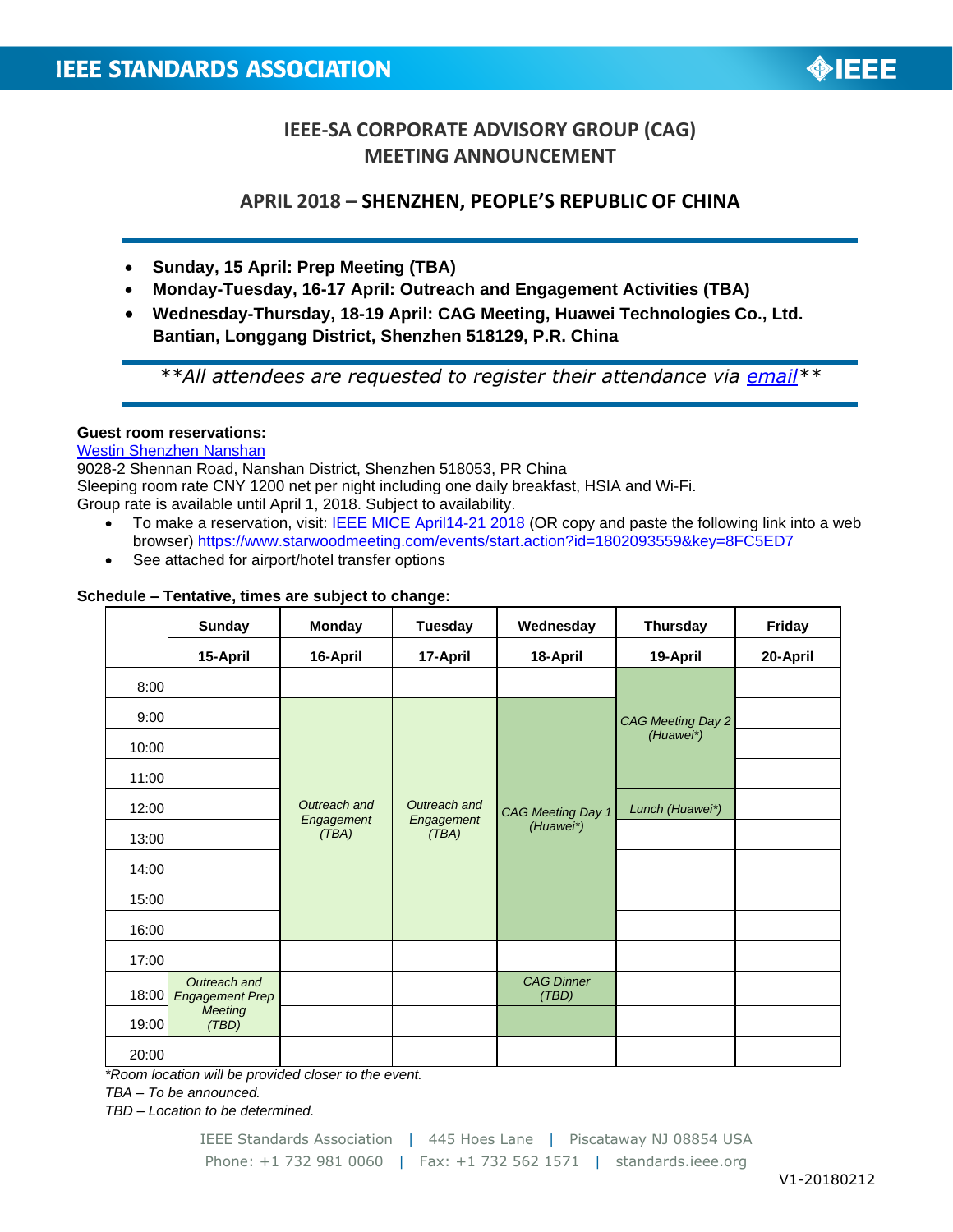#### **Getting to the Westin Shenzhen Nanshan:**

#### **1. [From Shenzhen Bao'an International Airport \(SZX\)](http://www.szairport.com/szairportyw/hbxxy/hbxx.shtml)**

Travel Distance: Approximately 20.0 km/12.43 miles

Options for getting to and from the hotel include:

Limousine

Fees are per trip: Mercedes-Benz S500: ~900 CNY (3 passengers and 2-3 pieces of luggage); Buick Van (GL8): ~650 CNY Net (6 passenger and 5-6 pieces of luggage); Taxes and VAT included. Hours of operation: Daily 8:00 AM - 12:00 AM Travel Time: ~40 minutes Contact: (86) (755) 8634 8815; Reservation Required

For private car service, the hotel offers several options. No service charge is applied. Service must be guaranteed with a credit card at the time of booking. Cancellations must be made one day prior to the arrival date in order to avoid penalty. Please contact the hotel for further information.

Taxi

Fee: ~60 CNY; The fees are 60 to 100 CNY, depending on traffic. Taxi cabs only accept Chinese currency (CNY) in cash. Tipping is not customary. Hours: 24 hours Travel Time: ~30-45 Minutes

### **2. [From Hong Kong International Airport \(HKG\)](http://www.hongkongairport.com/eng/index.html)**

Travel Distance: Approximately 60.0 km/37.28 miles

Note: Shenzhen is located in the Guangdong Province of China and it is connected to the north of Hong Kong. Since Hong Kong is a Special Administrative Region of China, there is a customs border separating Hong Kong and Shenzhen. All foreign travelers going from Hong Kong to Shenzhen will need to present their passports and/or China Entry Visa. You may find detailed information on the Hong Kong/Shenzhen border crossing and transfers here: [http://www.hongkongshuttle.com/hong-kong-airport-to-shenzhen/.](http://www.hongkongshuttle.com/hong-kong-airport-to-shenzhen/)

An option for getting to and from the hotel:

 Limousine Fee: ~2,000 CNY; Fee is per trip. 2006 Benz S600: ~2400 CNY (4 passenger); Toyota Alphard: ~2200 CNY (6 passenger and 5-6 piece of luggage); Taxes and VAT included. Hours of operation: Daily 8:00 AM - 12:00 AM Travel Time: ~1 hour 30 minutes Contact: (86)(755) 8634 8815; Reservation Required

Hotel offers limousine service from Hong Kong International Airport to the hotel. Service must be guaranteed with a credit card at the time of booking. Cancellations must be made one day prior to the arrival date in order to avoid penalty. Please call for more information.

#### **3. [From Shekou Port](https://www.travelchinaguide.com/cityguides/guangdong/shenzhen/shekou-port-ferry.htm)**

Travel Distance: Approximately 13.5 km/8.39 miles

An option for getting to and from the hotel includes:

Taxi

Fee: ~40 CNY; Fee can range from 40 CNY to 60 CNY. Taxis accept local currency (CNY) in cash only. No tips. Hours: 24 hours Travel Time: ~30 minutes